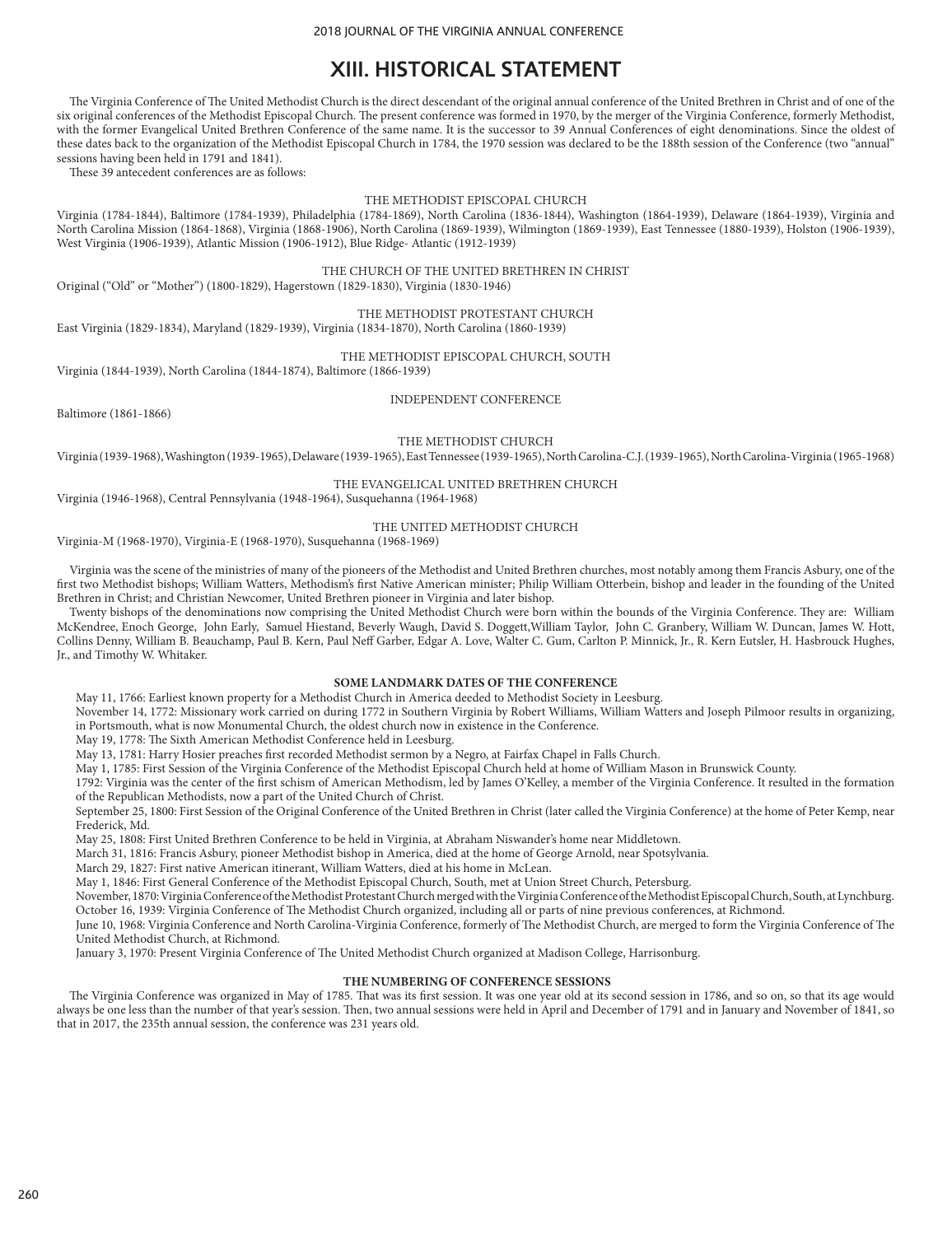# XIII. HISTORICAL STATEMENT

#### SESSIONS OF THE VIRGINIA CONFERENCE

| No. | <b>Place of Session</b> | Date | President | Secretary |
|-----|-------------------------|------|-----------|-----------|
|     |                         |      |           |           |
|     |                         |      |           |           |
|     |                         |      |           |           |
|     |                         |      |           |           |
|     |                         |      |           |           |
|     |                         |      |           |           |
|     |                         |      |           |           |
|     |                         |      |           |           |
|     |                         |      |           |           |
|     |                         |      |           |           |
|     |                         |      |           |           |
|     |                         |      |           |           |
|     |                         |      |           |           |
|     |                         |      |           |           |
|     |                         |      |           |           |
|     |                         |      |           |           |
|     |                         |      |           |           |
|     |                         |      |           |           |
|     |                         |      |           |           |
|     |                         |      |           |           |
|     |                         |      |           |           |
|     |                         |      |           |           |
|     |                         |      |           |           |
|     |                         |      |           |           |
|     |                         |      |           |           |
|     |                         |      |           |           |
|     |                         |      |           |           |
|     |                         |      |           |           |
|     |                         |      |           |           |
|     |                         |      |           |           |
|     |                         |      |           |           |
|     |                         |      |           |           |
|     |                         |      |           |           |
|     |                         |      |           |           |
|     |                         |      |           |           |
|     |                         |      |           |           |
|     |                         |      |           |           |
|     |                         |      |           |           |
|     |                         |      |           |           |
|     |                         |      |           |           |
|     |                         |      |           |           |
|     |                         |      |           |           |
|     |                         |      |           |           |
|     |                         |      |           |           |
|     |                         |      |           |           |
|     |                         |      |           |           |
|     |                         |      |           |           |
|     |                         |      |           |           |
|     |                         |      |           |           |
|     |                         |      |           |           |
|     |                         |      |           |           |
|     |                         |      |           |           |
|     |                         |      |           |           |
|     |                         |      |           |           |
|     |                         |      |           |           |
|     |                         |      |           |           |
|     |                         |      |           |           |
|     |                         |      |           |           |
|     |                         |      |           |           |
|     |                         |      |           |           |
|     |                         |      |           |           |
|     |                         |      |           |           |
|     |                         |      |           |           |
|     |                         |      |           |           |
|     |                         |      |           |           |
|     |                         |      |           |           |
|     |                         |      |           |           |
|     |                         |      |           |           |
|     |                         |      |           |           |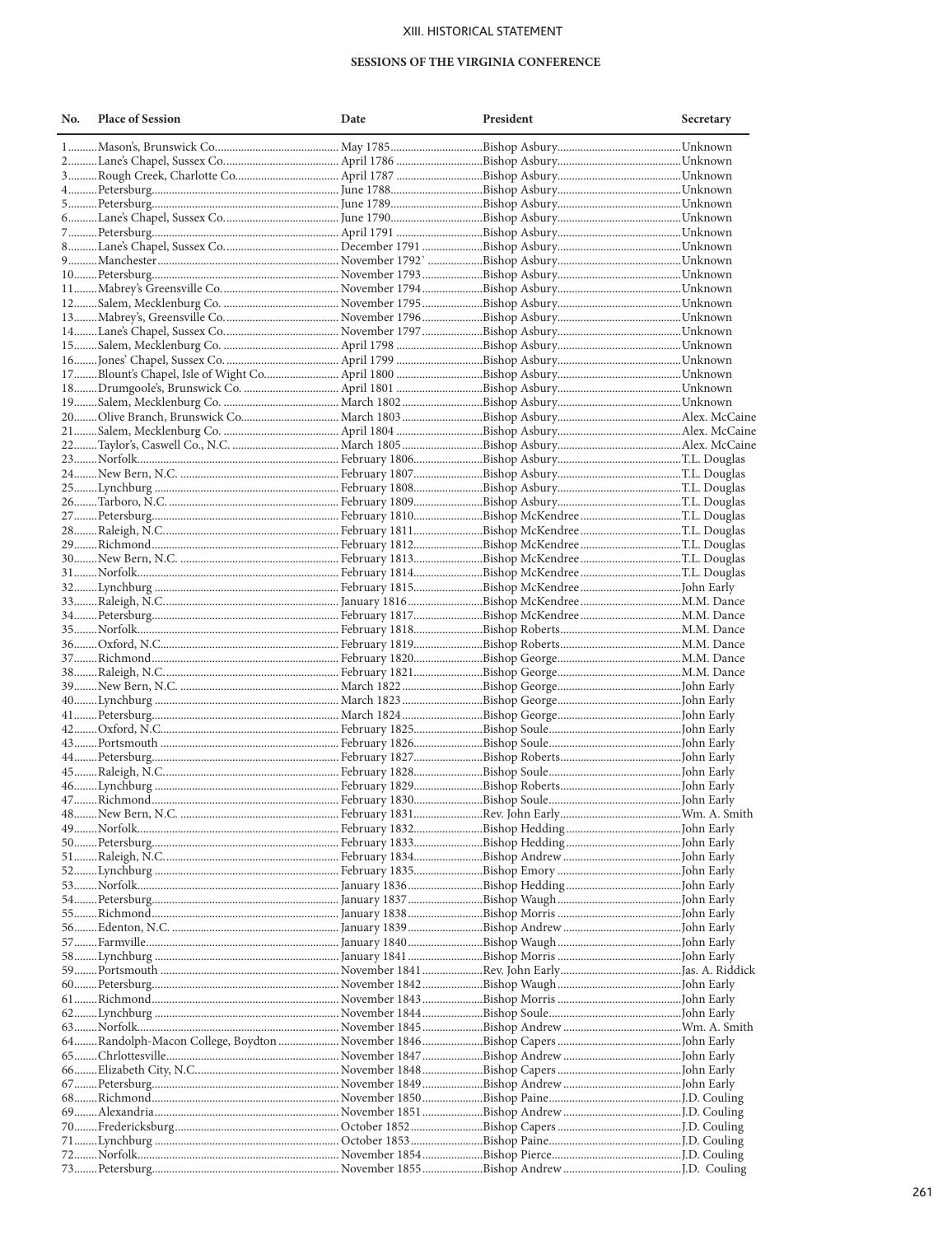# 2018 JOURNAL OF THE VIRGINIA ANNUAL CONFERENCE

| No. | <b>Place of Session</b> | Date | President | Secretary |
|-----|-------------------------|------|-----------|-----------|
|     |                         |      |           |           |
|     |                         |      |           |           |
|     |                         |      |           |           |
|     |                         |      |           |           |
|     |                         |      |           |           |
|     |                         |      |           |           |
|     |                         |      |           |           |
|     |                         |      |           |           |
|     |                         |      |           |           |
|     |                         |      |           |           |
|     |                         |      |           |           |
|     |                         |      |           |           |
|     |                         |      |           |           |
|     |                         |      |           |           |
|     |                         |      |           |           |
|     |                         |      |           |           |
|     |                         |      |           |           |
|     |                         |      |           |           |
|     |                         |      |           |           |
|     |                         |      |           |           |
|     |                         |      |           |           |
|     |                         |      |           |           |
|     |                         |      |           |           |
|     |                         |      |           |           |
|     |                         |      |           |           |
|     |                         |      |           |           |
|     |                         |      |           |           |
|     |                         |      |           |           |
|     |                         |      |           |           |
|     |                         |      |           |           |
|     |                         |      |           |           |
|     |                         |      |           |           |
|     |                         |      |           |           |
|     |                         |      |           |           |
|     |                         |      |           |           |
|     |                         |      |           |           |
|     |                         |      |           |           |
|     |                         |      |           |           |
|     |                         |      |           |           |
|     |                         |      |           |           |
|     |                         |      |           |           |
|     |                         |      |           |           |
|     |                         |      |           |           |
|     |                         |      |           |           |
|     |                         |      |           |           |
|     |                         |      |           |           |
|     |                         |      |           |           |
|     |                         |      |           |           |
|     |                         |      |           |           |
|     |                         |      |           |           |
|     |                         |      |           |           |
|     |                         |      |           |           |
|     |                         |      |           |           |
|     |                         |      |           |           |
|     |                         |      |           |           |
|     |                         |      |           |           |
|     |                         |      |           |           |
|     |                         |      |           |           |
|     |                         |      |           |           |
|     |                         |      |           |           |
|     |                         |      |           |           |
|     |                         |      |           |           |
|     |                         |      |           |           |
|     |                         |      |           |           |
|     |                         |      |           |           |
|     |                         |      |           |           |
|     |                         |      |           |           |
|     |                         |      |           |           |
|     |                         |      |           |           |
|     |                         |      |           |           |
|     |                         |      |           |           |
|     |                         |      |           |           |
|     |                         |      |           |           |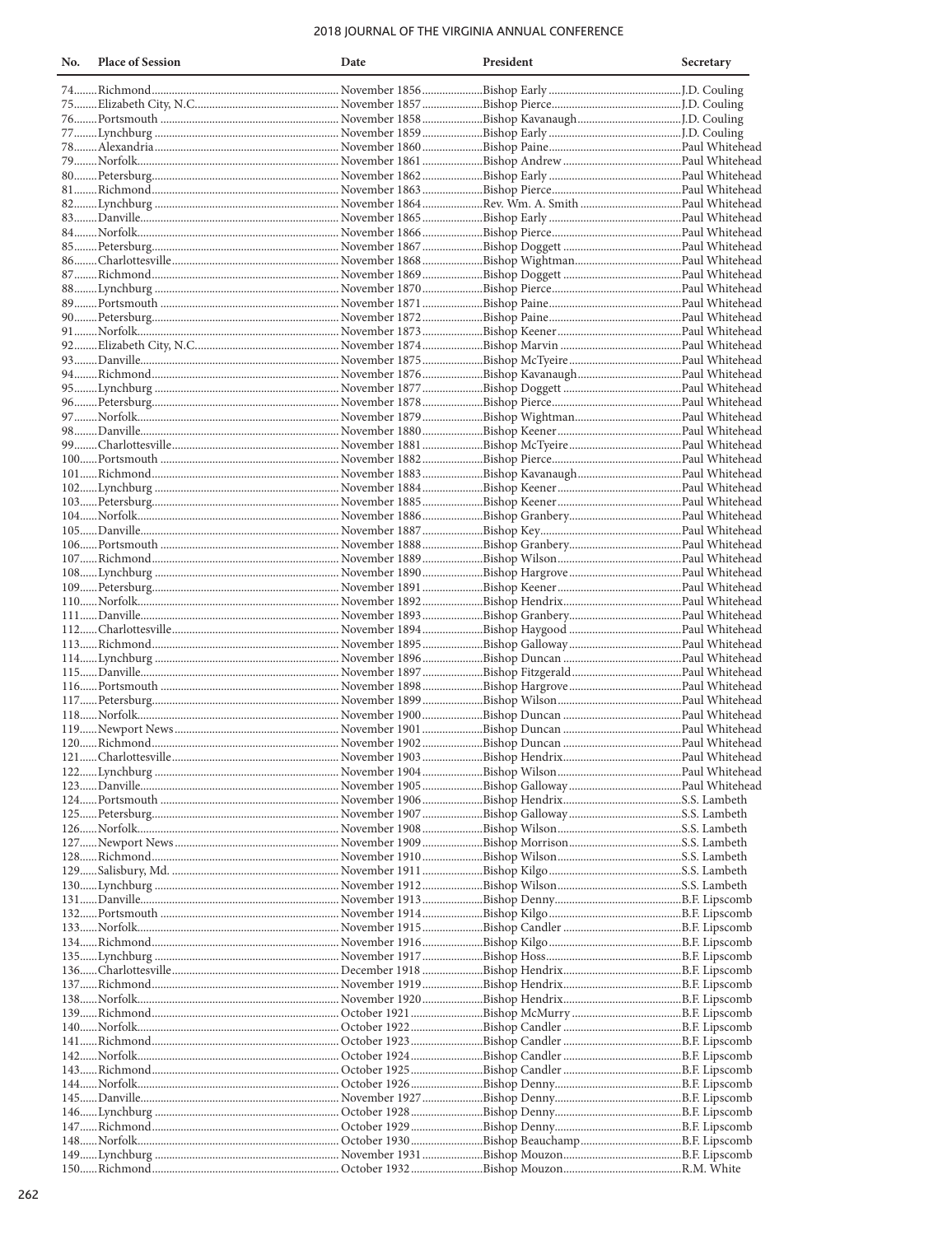# XIII. HISTORICAL STATEMENT

| No. | <b>Place of Session</b>                                                                                             | Date | President | Secretary |
|-----|---------------------------------------------------------------------------------------------------------------------|------|-----------|-----------|
|     |                                                                                                                     |      |           |           |
|     |                                                                                                                     |      |           |           |
|     |                                                                                                                     |      |           |           |
|     |                                                                                                                     |      |           |           |
|     |                                                                                                                     |      |           |           |
|     |                                                                                                                     |      |           |           |
|     |                                                                                                                     |      |           |           |
|     |                                                                                                                     |      |           |           |
|     |                                                                                                                     |      |           |           |
|     |                                                                                                                     |      |           |           |
|     |                                                                                                                     |      |           |           |
|     |                                                                                                                     |      |           |           |
|     |                                                                                                                     |      |           |           |
|     |                                                                                                                     |      |           |           |
|     |                                                                                                                     |      |           |           |
|     |                                                                                                                     |      |           |           |
|     |                                                                                                                     |      |           |           |
|     |                                                                                                                     |      |           |           |
|     |                                                                                                                     |      |           |           |
|     |                                                                                                                     |      |           |           |
|     |                                                                                                                     |      |           |           |
|     |                                                                                                                     |      |           |           |
|     |                                                                                                                     |      |           |           |
|     |                                                                                                                     |      |           |           |
|     |                                                                                                                     |      |           |           |
|     |                                                                                                                     |      |           |           |
|     |                                                                                                                     |      |           |           |
|     |                                                                                                                     |      |           |           |
|     |                                                                                                                     |      |           |           |
|     |                                                                                                                     |      |           |           |
|     |                                                                                                                     |      |           |           |
|     |                                                                                                                     |      |           |           |
|     |                                                                                                                     |      |           |           |
|     |                                                                                                                     |      |           |           |
|     |                                                                                                                     |      |           |           |
|     |                                                                                                                     |      |           |           |
|     |                                                                                                                     |      |           |           |
|     |                                                                                                                     |      |           |           |
|     |                                                                                                                     |      |           |           |
|     |                                                                                                                     |      |           |           |
|     |                                                                                                                     |      |           |           |
|     |                                                                                                                     |      |           |           |
|     |                                                                                                                     |      |           |           |
|     |                                                                                                                     |      |           |           |
|     |                                                                                                                     |      |           |           |
|     |                                                                                                                     |      |           |           |
|     |                                                                                                                     |      |           |           |
|     |                                                                                                                     |      |           |           |
|     | 197……Roanoke……………………………………………………………… June 1979……………………………Bishop Goodson ……………………………………Edward H. Kyle                |      |           |           |
|     |                                                                                                                     |      |           |           |
|     |                                                                                                                     |      |           |           |
|     | 200…… Virginia Beach ……………………………………………………… June 1982………………………………Bishop Blackburn …………………………………Reginald H. Potts III |      |           |           |
|     |                                                                                                                     |      |           |           |
|     | 202……Virginia Beach ……………………………………………………… June 1984………………………………Bishop Blackburn …………………………………Reginald H. Potts III  |      |           |           |
|     |                                                                                                                     |      |           |           |
|     | 204……Roanoke…………………………………………………………………………June 1986………………………………Bishop Blackburn ………………………………Reginald H. Potts III     |      |           |           |
|     | 205……Virginia Beach ……………………………………………………… June 1987………………………………Bishop Blackburn …………………………………Reginald H. Potts III  |      |           |           |
|     |                                                                                                                     |      |           |           |
|     |                                                                                                                     |      |           |           |
|     | 208……Hampton…………………………………………………………………………June 1990………………………………Bishop Stockton……………………………………Reginald H. Potts III     |      |           |           |
|     |                                                                                                                     |      |           |           |
|     |                                                                                                                     |      |           |           |
|     |                                                                                                                     |      |           |           |
|     |                                                                                                                     |      |           |           |
|     |                                                                                                                     |      |           |           |
|     |                                                                                                                     |      |           |           |
|     |                                                                                                                     |      |           |           |
|     |                                                                                                                     |      |           |           |
|     |                                                                                                                     |      |           |           |
|     | 218……Hampton………………………………………………………………………June 2000………………………………Bishop Pennel ………………………………………Robert Watts               |      |           |           |
|     |                                                                                                                     |      |           |           |
|     |                                                                                                                     |      |           |           |
|     | 222……Hampton………………………………………………………………………June 2004………………………………Bishop Pennel ………………………………………Robert Blinn               |      |           |           |
|     |                                                                                                                     |      |           |           |
|     |                                                                                                                     |      |           |           |
|     |                                                                                                                     |      |           |           |